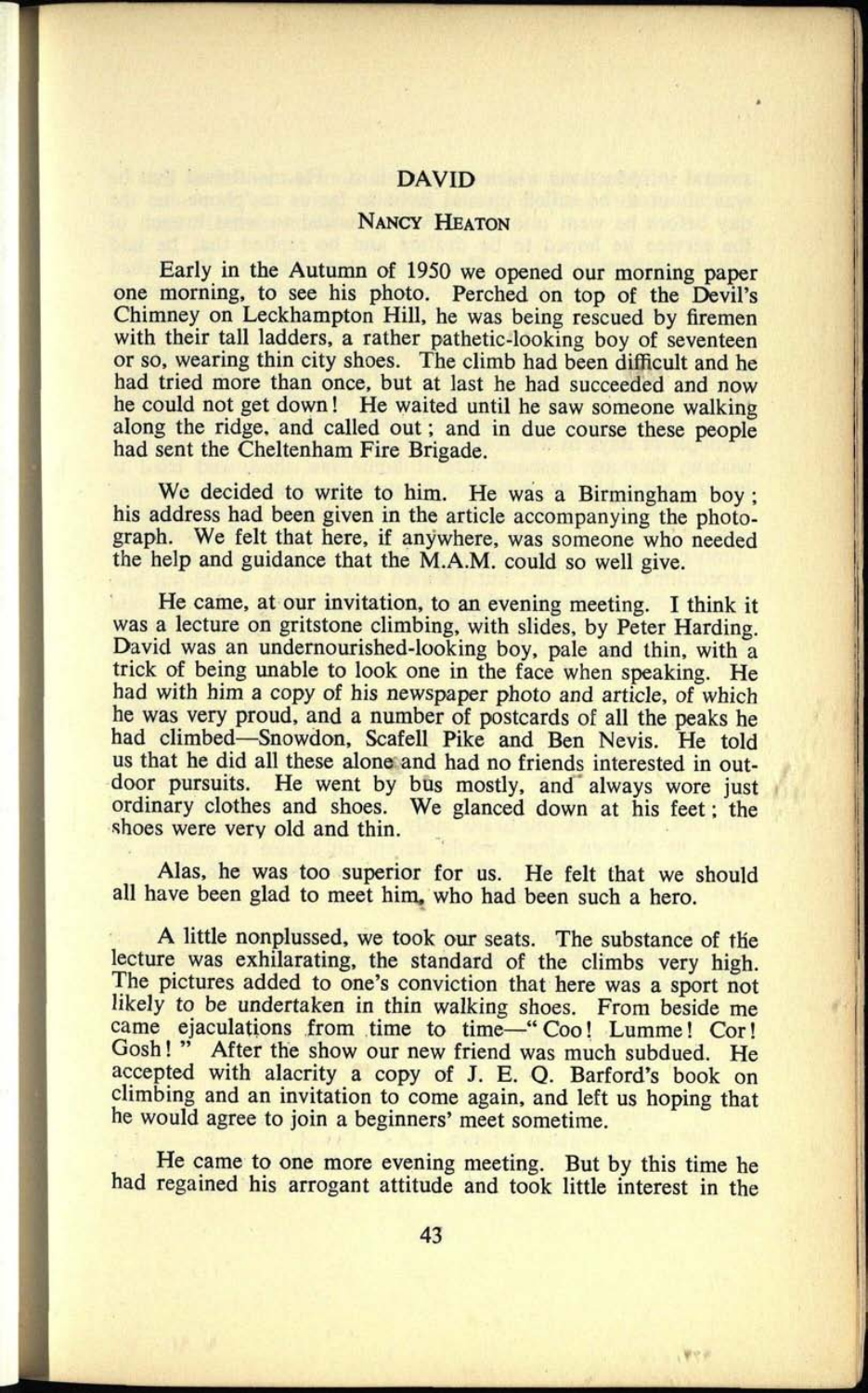several introductions which we gave him. He mentioned that he was about to be called up and went so far as to 'phone me the day before he went into the R.A.F. I asked to what branch of the service he hoped to be drafted and he replied that he had stated a preference for the Mountain Rescue Section. We wished him good luck and asked him to be sure to contact us when he was on leave.

The following Spring I received a 'phone call from David. He was having a fortnight's leave in June and he wanted advice. He was going to climb Mont Blanc and he wished for a complete list of requirements-yes, at once, on the 'phone, as he had only a couple of days in which to get things together! I did my best, wishing that my husband was at home just then, and tried to impress upon him the nature of the problems involved in pursuing his ambition. Equipment, the use of it, guides, acclimatisation, cost, shortage of time available for a completely untrained climber, how much pleasure he could get out of some of the lesser expeditions, and so on ; but I sensed that nothing would put him off. He was interested only in the " highest peak." No, he said in reply to my question, he had not been put into the Mountain Rescue Section of the R.A.F. I replaced the receiver, feeling <sup>a</sup> little sad.

The next news came by letter early in 1952. He had reached the top of Mont Blanc, he said, after the fourth attempt. He was going in August to climb the Matterhorn. Could we tell him at which Alpine huts he could buy food? He would be away a month. We referred him to the suitable authority and again wished him luck, but shook our heads sadly. Clearly, from the tone of his letter, he climbed alone, would accept no advice or caution on climbing, knew nothing of the changes in weather which can overtake one on an Alpine peak.

That was the last we heard from him. On our return from our Summer holiday we opened our morning paper one Saturday and read the following:

#### ALPS SEARCHED FOR BIRMINGHAM MAN-

#### WENT CLIMBING ALONE

Swiss police and mountain guides were yesterday looking for a Birmingham airman, L.A.C. David  $T$ — $S$ — (19), who has been missing since he left Pélérins Youth Hostel. Chamonix, on August 14. They had no idea where to search